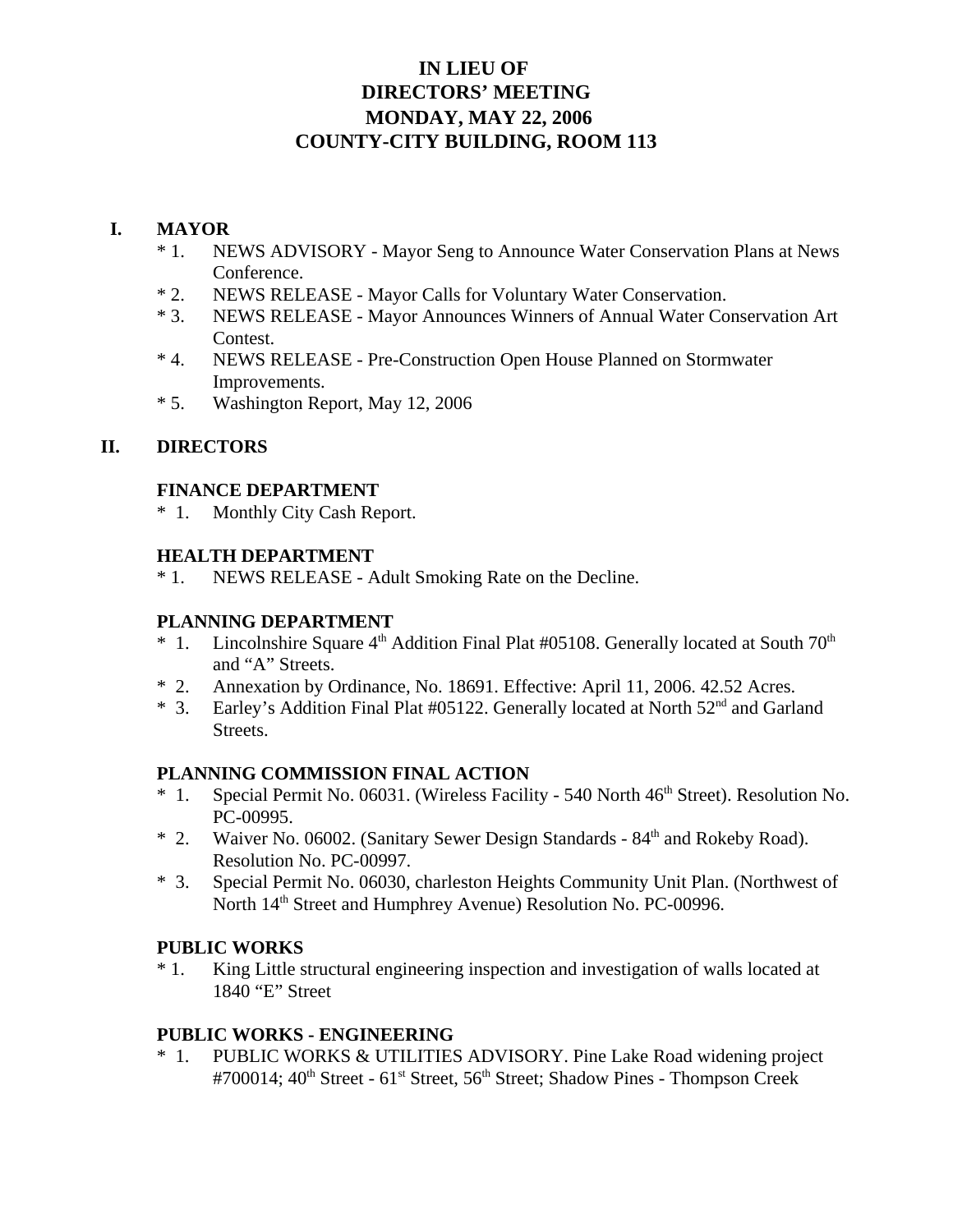## **III. CITY CLERK**

### **IV. COUNCIL REQUESTS/CORRESPONDENCE**

### **JON CAMP**

 \* 1. Email from Jodi Delozier regarding fire truck late fees. The City Council should move forward and collect the late fees.

## **JONATHAN COOK**

- \* 1. Request to Bruce Dart, Health Director RE: Request for a sign at  $31<sup>st</sup> \&$  Calvert about dogs having to be on a leash and cleaning up after them (RFI#129 - 05/04/06)
- **\*** 2. Request to Harry Kroos, Public Works & Utilities Department; Sidewalks. RE: Sidewalk Ramps around Milder Manor (RFI#130 - 5/04/06)

## **ROBIN ESCHLIMAN**

- \* 1. Community Meeting held May 12, 2006. Ideas for increasing City income.
- \* 2. Letter to Mayor Seng regarding specific budget cuts.

## **V. MISCELLANEOUS**

\* 1. Letter from Aquila, re: Extension of 8 years on the Aquila franchise with the City of Lincoln.

### **Correspondence Supporting Proposal to Ban Concealed Weapons**

- \* 1. Email from Kathleen Nelson.
- \* 2. Email from Marcee Metzger, Rape/Spouse Abuse Crisis Center.
- Letter from Clarice Lawson. (Letter distributed to Council Members)

## **Other Correspondence**

- \* 1. Email from Paul Haith, re: Fire truck issue. Encourage Council to request an independent audit by an outside agency.
- \* 2. Email from an anonymous constituent with ideas for consideration.
- \* 3. Email from Karen Hatcher, re: West "A" Project. Possibly a reconsideration or "tweaking" the eminent domain plan.
- \* 4. Email from Christopher B. Stokes, re: Lincoln transportation issues.
- \* 5. Email from Steve and Carol Anderson, re: Gas prices in Lincoln compared to Omaha.
- \* 6. Email from Carol Anderson, re: Gas prices listed for Lincoln versus Omaha.
- \* 7. Email from Kay Wunderlich, re: Gas prices different in West Omaha versus Lincoln.
- \* 8. Email from Jan Anderson, re: Twenty-two (22) cent price difference gasoline here in Lincoln and in West Omaha.
- \* 9. Email from David Oenbring, re: Sales tax decline study effect of the smoking ban; thanks for Taste of China saved from eminent domain.
- \*10. Email from Vicky Valenta re: Lincoln Journal Star article.

## Letters Received in Appreciation of Postponement of Change of Zone #06012 at 9<sup>th</sup> and **Van Dorn Streets with Suggestions for Rezoning**

- $*$  1. Paul Hetrick, 2611 South 10<sup>th</sup> Street.
- $*$  2. Russell Hand, 2661 South 9<sup>th</sup> Street.